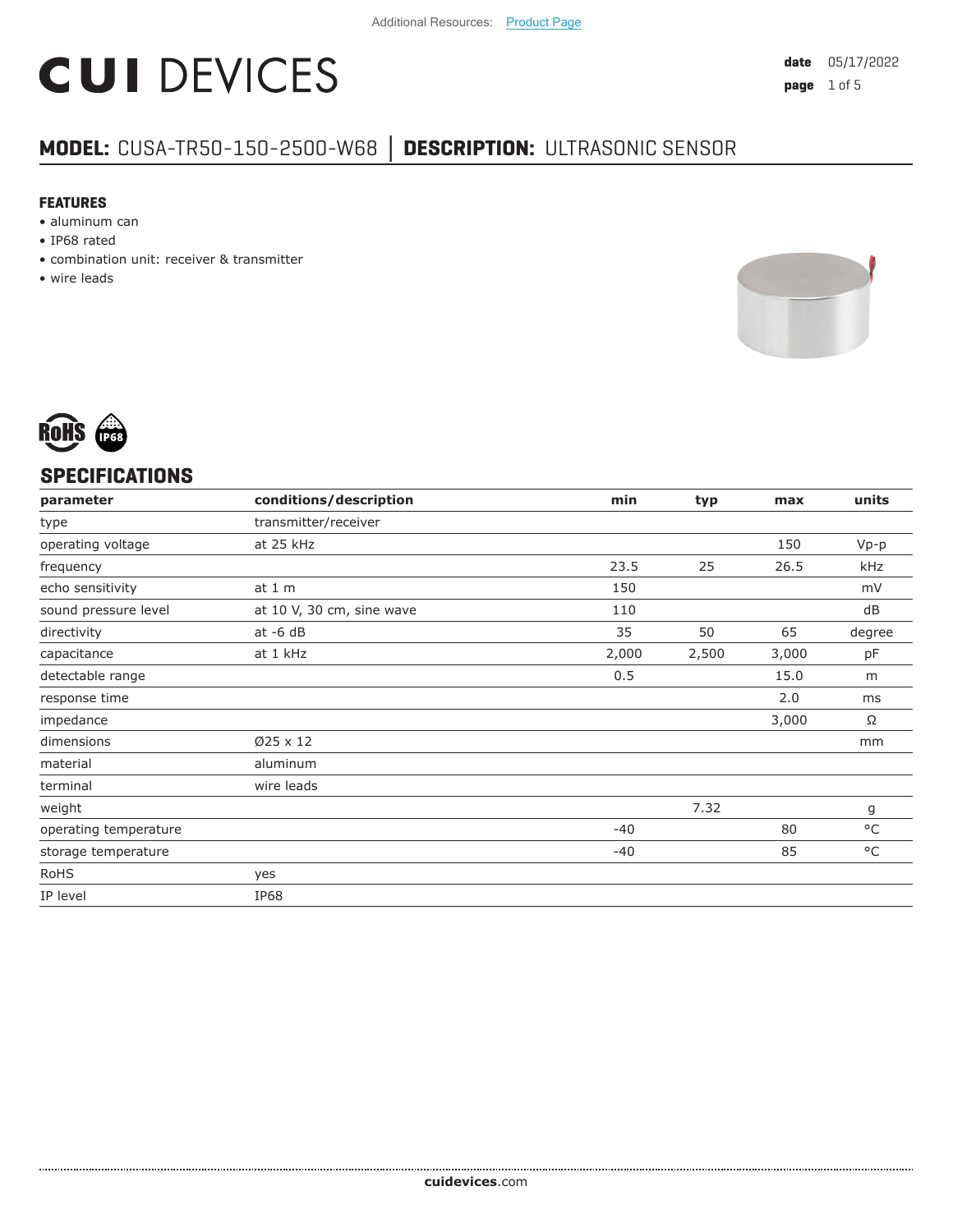#### **MECHANICAL DRAWING**

units: mm

wire: UL1571 30 AWG



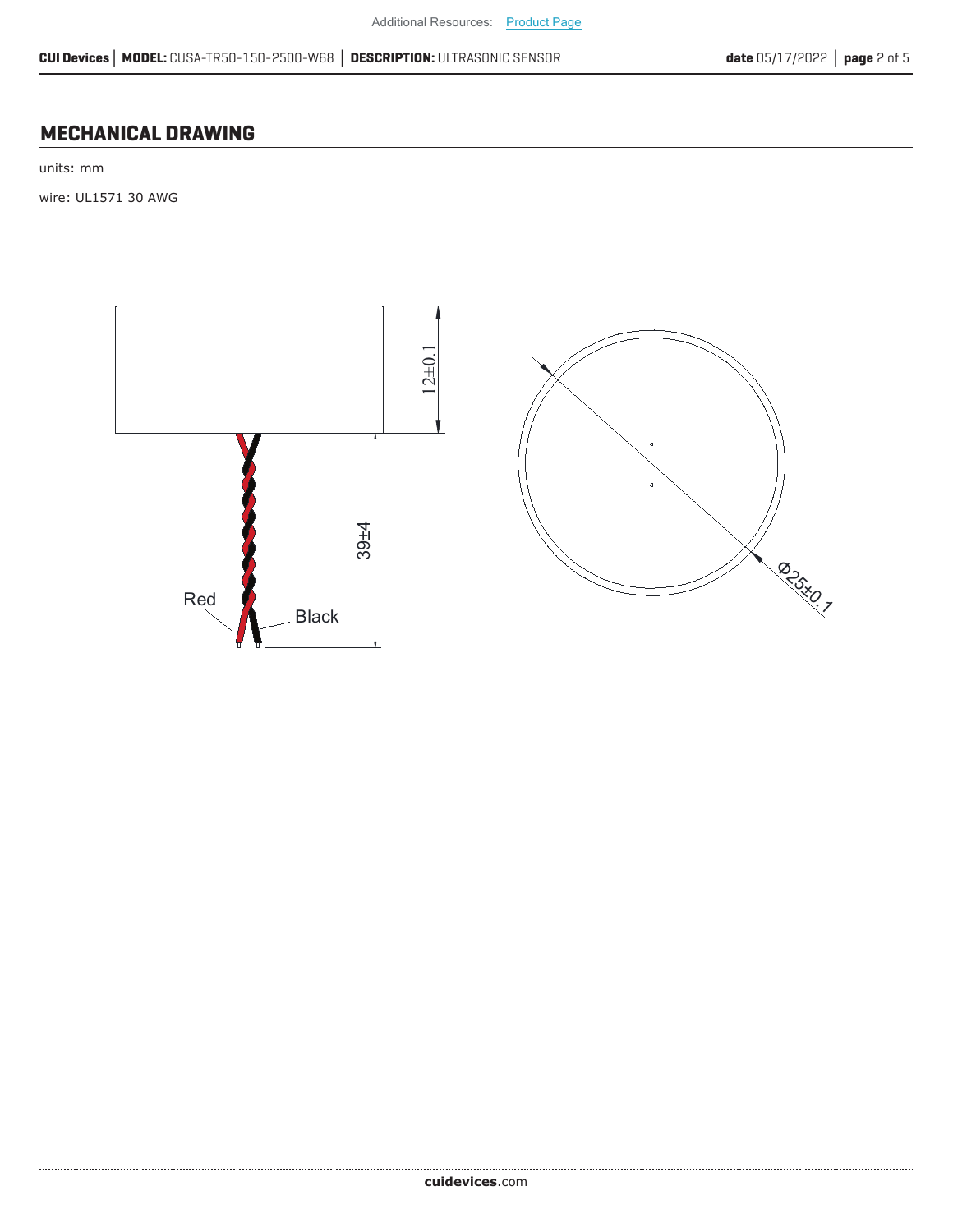#### **BEAM PATTERNS**

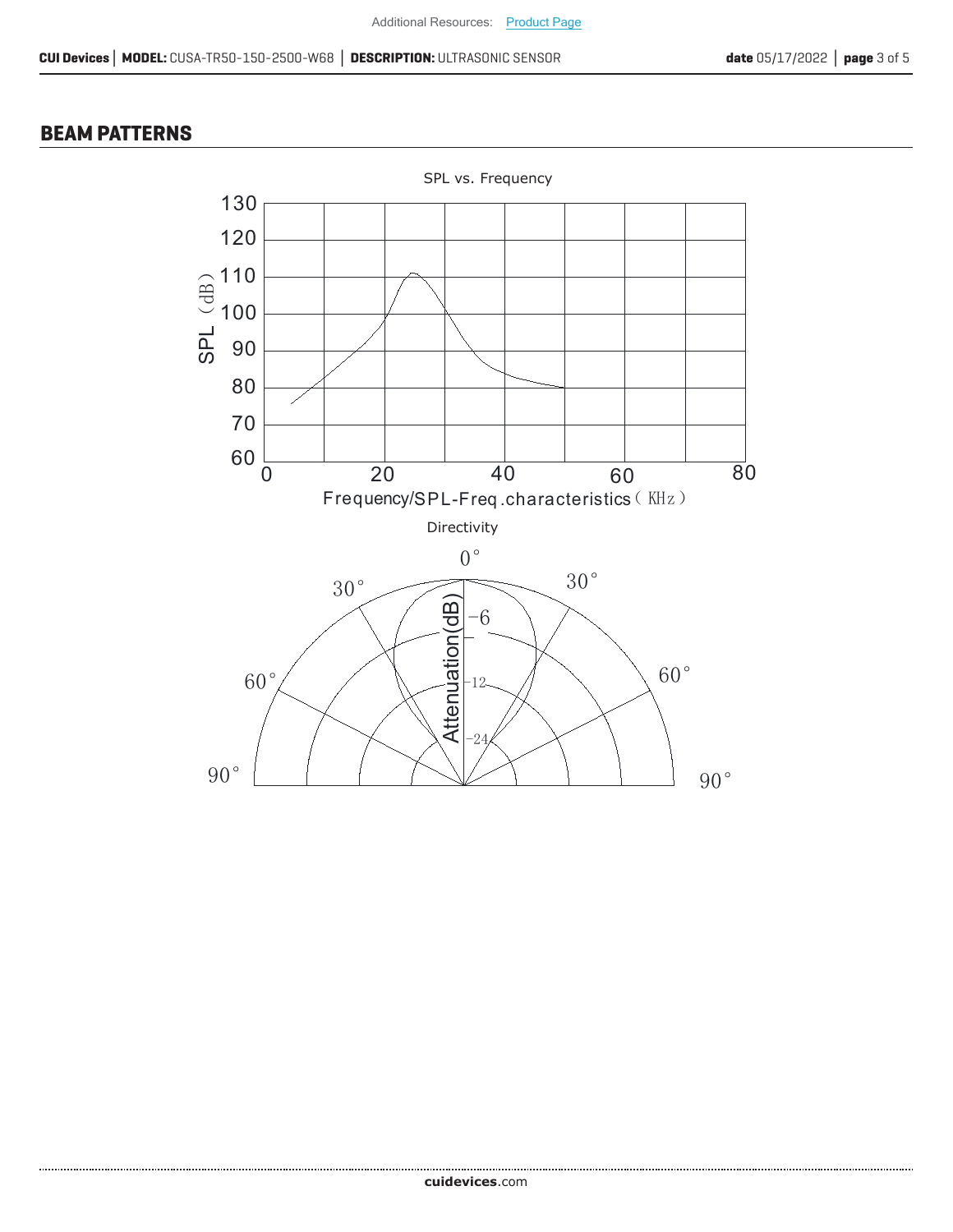#### **PACKAGING**

units: mm

Tray Size: 350 x 195 x 35 mm Tray QTY: 50 pcs per tray Carton Size: 370 x 370 x 370 mm Carton QTY: 1,000 pcs per carton